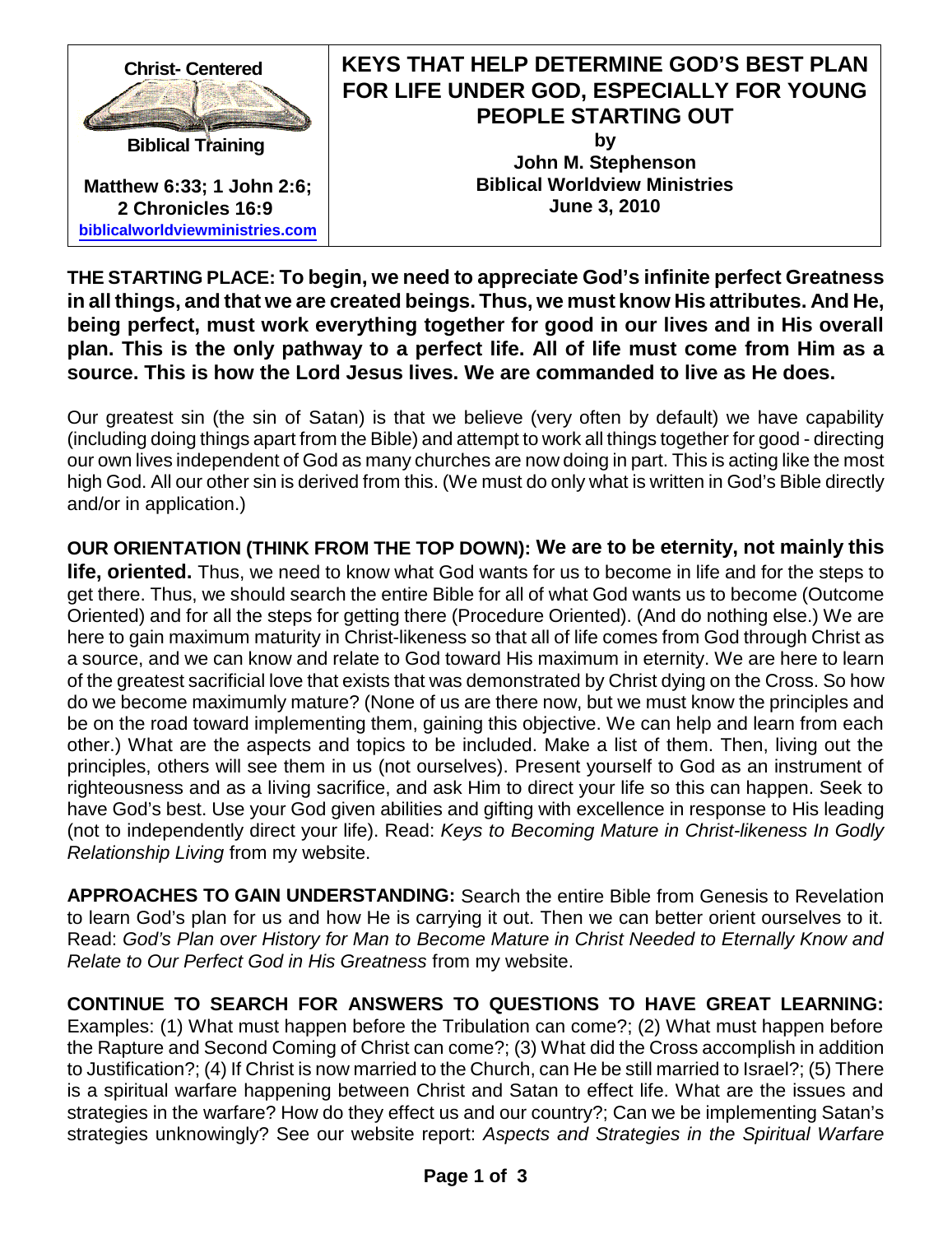*Between Christ and Satan Used to Gain Spiritual Maturity in Christ-likeness and to Terminate History* where many strategies are presented; (6) How do we walk by faith and live by sacrificial love? We walk by faith to gain revelation from the Scriptures and to keep from sin. We walk by love to know God and to live righteously and holy; (7) Memorize the promises to live by faith, and know and obey the commandments to live by love and sacrificial love; (8) What do we do to glorify God to the greatest? We glorify God by accomplishing everything He asked us to do - so they see what comes from God. When you study the Bible, also put Scriptures together to have leaning that is not directly taught. Thus, when you have a topic, search the entire Bible to gain information on that topic (can use a computer concordance). Then determine what the composite Scriptures, taken together, teach. Not doing this can greatly limit our understanding.

**KNOW ENDTIMES PROPHECY AND ALL THE MAJOR JOBS OF THE CHURCH AND HELP CARRY THEM OUT:** Always work to see the overall big picture and trends. Know where things are going and why in our churches, lives, and world (e.g. know the causes and symptoms (observed happenings).) List all the "major jobs" of the Church - including maturing one's people and evangelizing the children in the community. Know the sequence as to how the events of Revelation unfold. **Revelation is all-nations in characteristic. Thus, a Rapture of the all-nations Church before the Tribulation is not possible.** So what is the story with Israel regarding an all Jewish Tribulation?

Work as a leader to continue to look for "all things" that must be done and look for signs that **things are actually being accomplished. For example, are our people in ministry showing they are becoming matured? Do we have manywater baptisms of new converts from the community that signal we are doing evangelism?** When we go to new music, do research of its source and how well it matches the characteristics of good music that would bring great worship to God. Is it of God or His best? Continue to evaluate how well we are doing. We must always remember, our priority is to take care of our own over gaining new people, even though both must be accomplished. But if we do not take care of our own, we are worse than infidels. Note that in the church we have the gung ho, the very faithful, the learners, the watchers, and new people. We are to spend 80 or so percent of our time training the gung ho and very faithful. If we do not, as many churches are doing today (the cause), our churches are being transformed to become the immature church with a loss of biblical intellect and with a low plateau of Bible knowledge (a symptom of the cause). This is satanic strategy. The latter is happening (the cause) because our churches on the average no longer train with God's Whole Counsel, even though doing many good things. In general, the church people (including the young people) do not know endtimes prophecy. They will be caught blind sided and will not know what will be happening when the endtimes come. This is key satanic strategy.

**MAJOR EMPHASIS:** Because 85% of the people coming to Christ do so between ages of 4-14, we need a "major ministry" working with CEF to evangelize and disciple the children such as in after school Bible clubs and in 5-day clubs. Then we will have more people in ministry as adults. **(However, because the endtimes Tribulation is soon coming, most children may never reach adulthood and live normal lives. This is a majorreason we need to evangelize and disciple the children with high urgency.)**

**HOW IS GOD LEADING AND TRAINING YOU:** What gifting do you have mentally and spiritually? Are you being used to evangelize, teach and train, lead, play music, sing, and/or write etc.? One can take faith action steps, working in various type ministries, to find our gifting and God's will.

**LEARN FROM OTHERS:** Continue to learn from others. They may see and know things that you miss. Thus, read key books, talk to others, search the internet, etc. But put all things together yourself